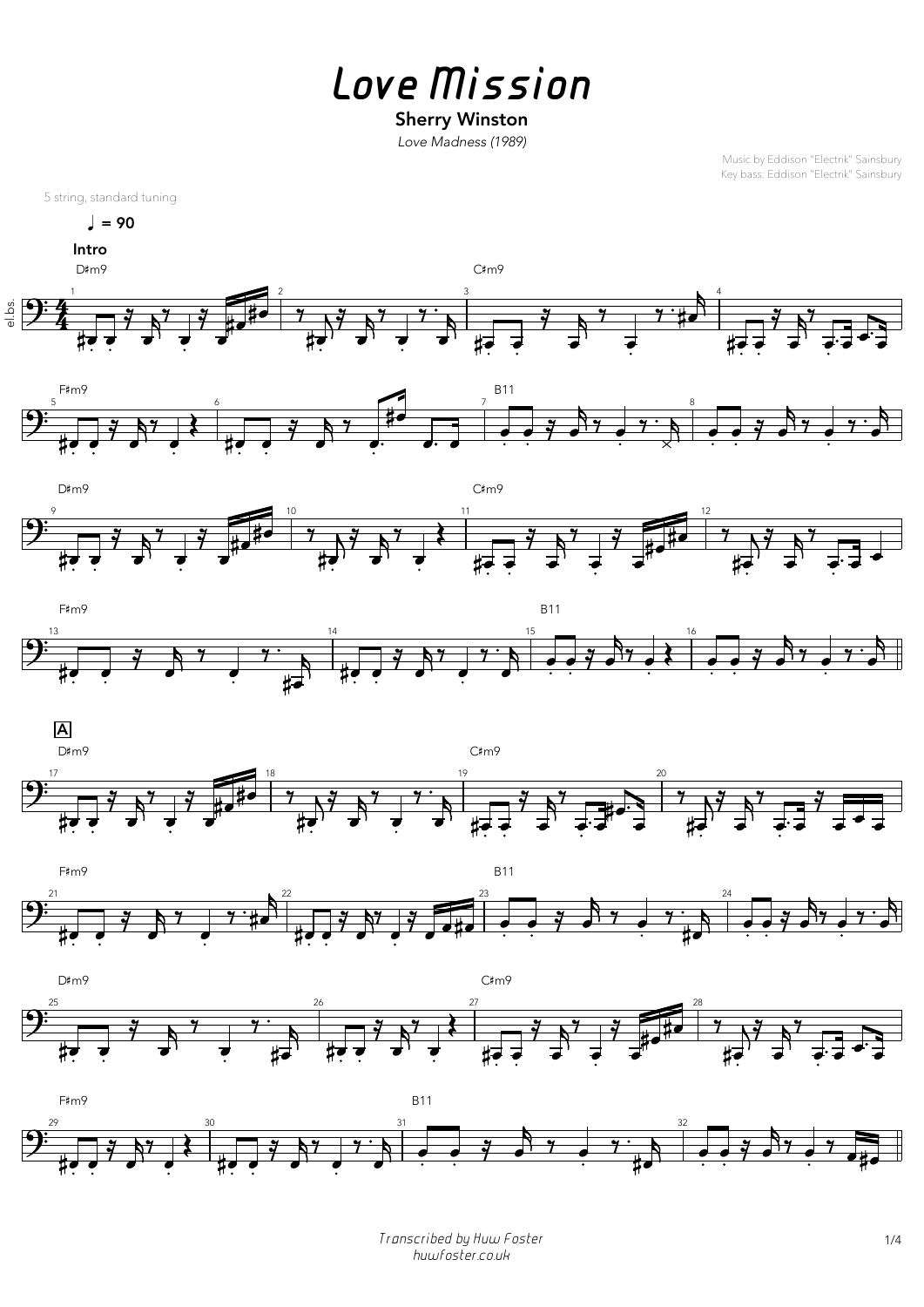*huwfoster.co.uk* 2/4



















D

D#m9



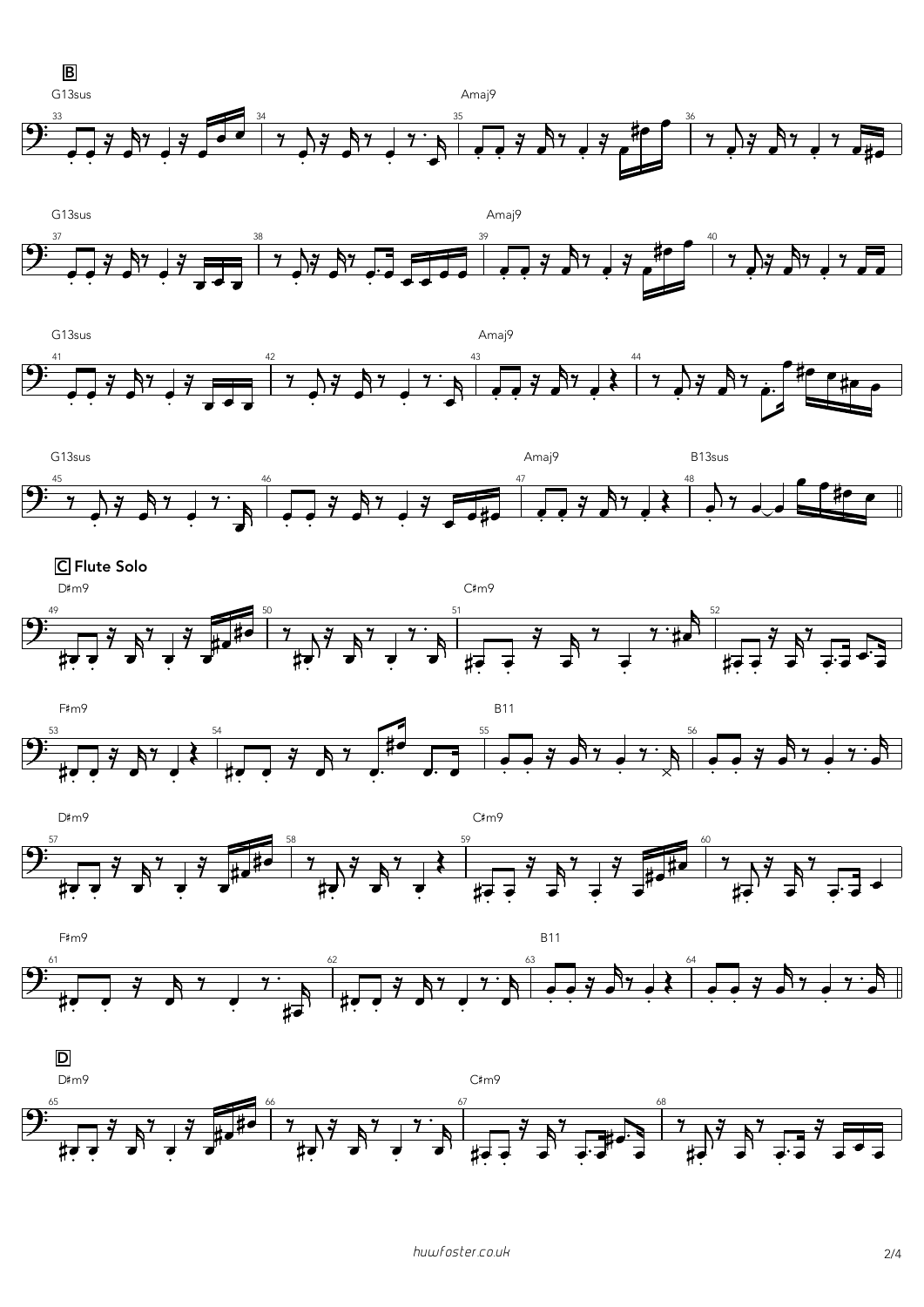













**F** Piano Solo

D#m9

 $C\text{\#m9}$ 







 $C\text{\#m9}$ 



huwfoster.co.uk

 $3/4$